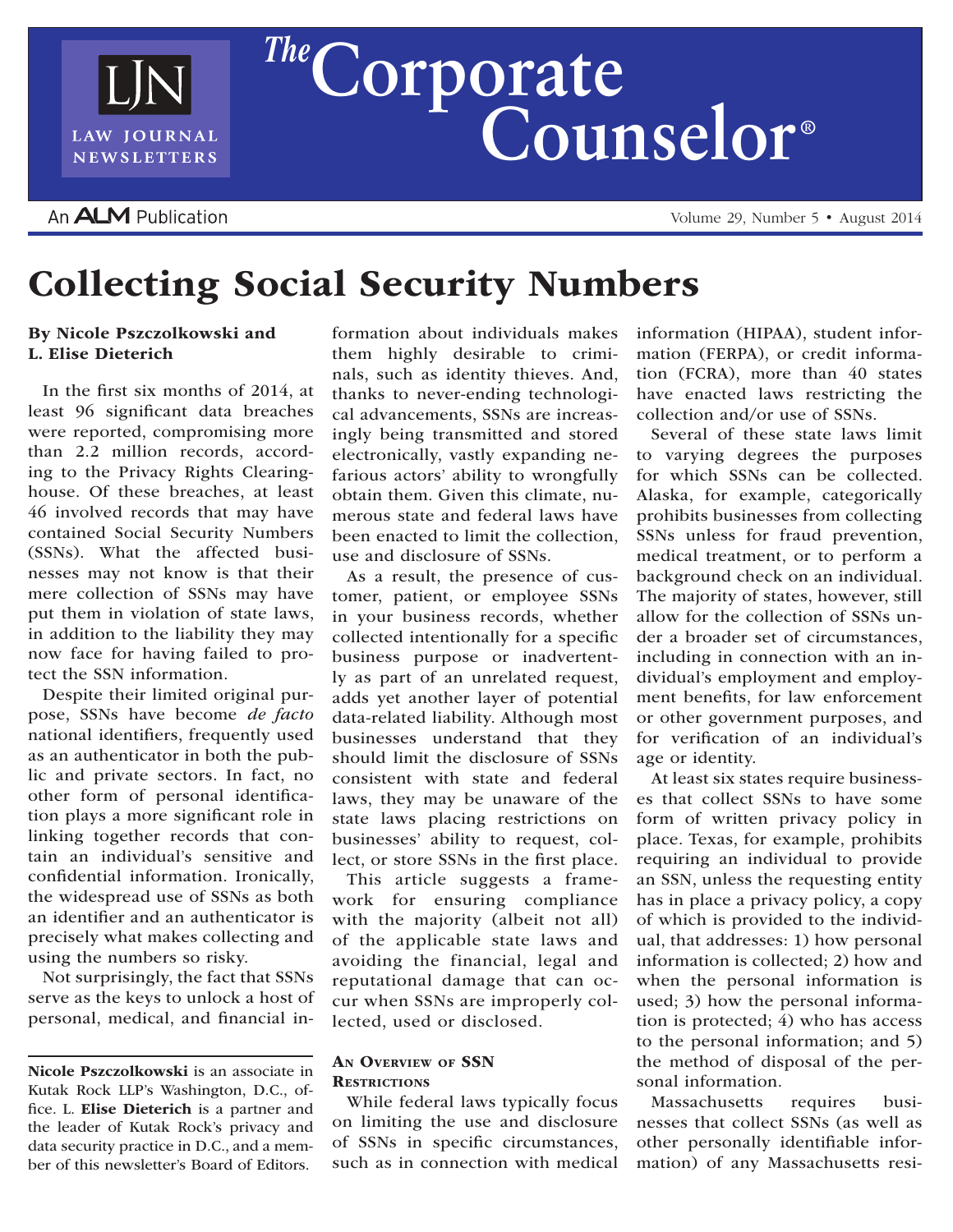dent (regardless of where the business is located) to have in place a comprehensive written information security program (WISP) that satisfies stringent and detailed administrative, technical and physical data security requirements. For example, the Massachusetts law and accompanying regulations require WISPs for organizations that electronically store or transmit personal information to establish a computer security system that at a minimum includes: 1) encryption of all sensitive information; 2) secure user authentication and access control measures; 3) unauthorized use monitoring; 4) up-to-date firewall and malware protection; and 5) operating system security patches.

Additionally, all businesses' WISPs must include: 1) assessment on an ongoing basis of reasonably foreseeable internal and external risks to records containing personal information, and adoption of steps to mitigate those risks; 2) designation of one or more employees to maintain and monitor the WISP; 3) development of security policies for employees and the imposition of disciplinary measures for violations; 4) documentation of responsive actions taken in connection with breaches; and 5) a requirement that third-party service provider contracts mandate implementation and maintenance of the security measures set forth in the business's security plan.

Once SSNs are collected, both federal and state laws impose restrictions on companies' ability to use SSNs. The majority of state laws are similar to California's (California is often considered to be a bellwether state in the privacy arena), which permits collection of SSNs, but prohibits: 1) public posting or public display of SSNs; 2) printing or electronically embedding an individual's SSN on a card required to access products or services; 3) requiring

an individual to transmit an SSN over the Internet, unless encrypted or over a secure connection; or 4) printing an SSN on materials mailed to an individual.

#### SHOULD YOUR BUSINESS COLLECT SSNs?

In view of these state and federal restrictions on the collection, storage, and use of SSNs, and the risk a business incurs when it has SSNs in its possession, it is strongly recommended that businesses collect and use SSNs only on an as-needed basis (*i.e.*, only when required to do so by federal or state law, or when no other form of identification will suffice). At a minimum, businesses should audit their data collection practices to determine in what context, and for what purposes, SSNs are being collected.

In many instances, SSNs are inadvertently collected when customers, patients, or employees are asked to submit necessary information, such as educational, medical, or veterans' records, that happens also to include the individual's SSN. If this is occurring, the business should make a conscious determination about whether the collection of the SSN is necessary, or whether that data element could be redacted from the form on which it appears.

If SSNs are being collected to provide a unique personal identifier for the customer, patient, or employee, businesses should consider developing their own internal identifier as a substitute for the SSN. Ideally, if your business has no compelling reason to have SSNs, there shouldn't be any SSNs in your electronic or paper files. Data you do not have cannot be breached!

# If SSNs Are Necessary, How Should THEY BE HANDLED?

If the collection of SSNs is essential to your business, we recommend (and, in many cases, the law

requires) the following "best practices" for handling such information:

# *Eliminate Public Display and Unencrypted Transmission of SSNs*

- Never publicly post or display an individual's SSN.
- Never print an individual's SSN on any personal identification card or badge.
- • Never print an individual's SSN on any piece of mail that is being sent to the individual.
- Never require an individual's SSN to be transmitted or used over the Internet unless the connection is secure and the SSN is encrypted.
- • When possible, redact an individual's SSN when keeping a document on file or encrypt the SSN when storing electronically.
- • Never require an individual's SSN to be used as a login or password on any Internet site.
- Note that even the last four digits of an SSN can be enough to enable identity theft — omit any reference to SSNs whenever possible.

# *Control Access to SSNs*

- Limit access to records containing SSNs to only those who need to see the numbers for the performance of their duties.
- Never store records containing SSNs on computers or other electronic devices that are not secured against unauthorized access.
- • Avoid sharing SSNs with other companies or organizations, and use written agreements to protect confidentiality if sharing is necessary.

# *Protect SSNs with Security Safeguards*

- Develop and enforce a written security plan for record systems that contain SSNs.
- • Encrypt SSNs in electronic records and store hard-copy records and removable media